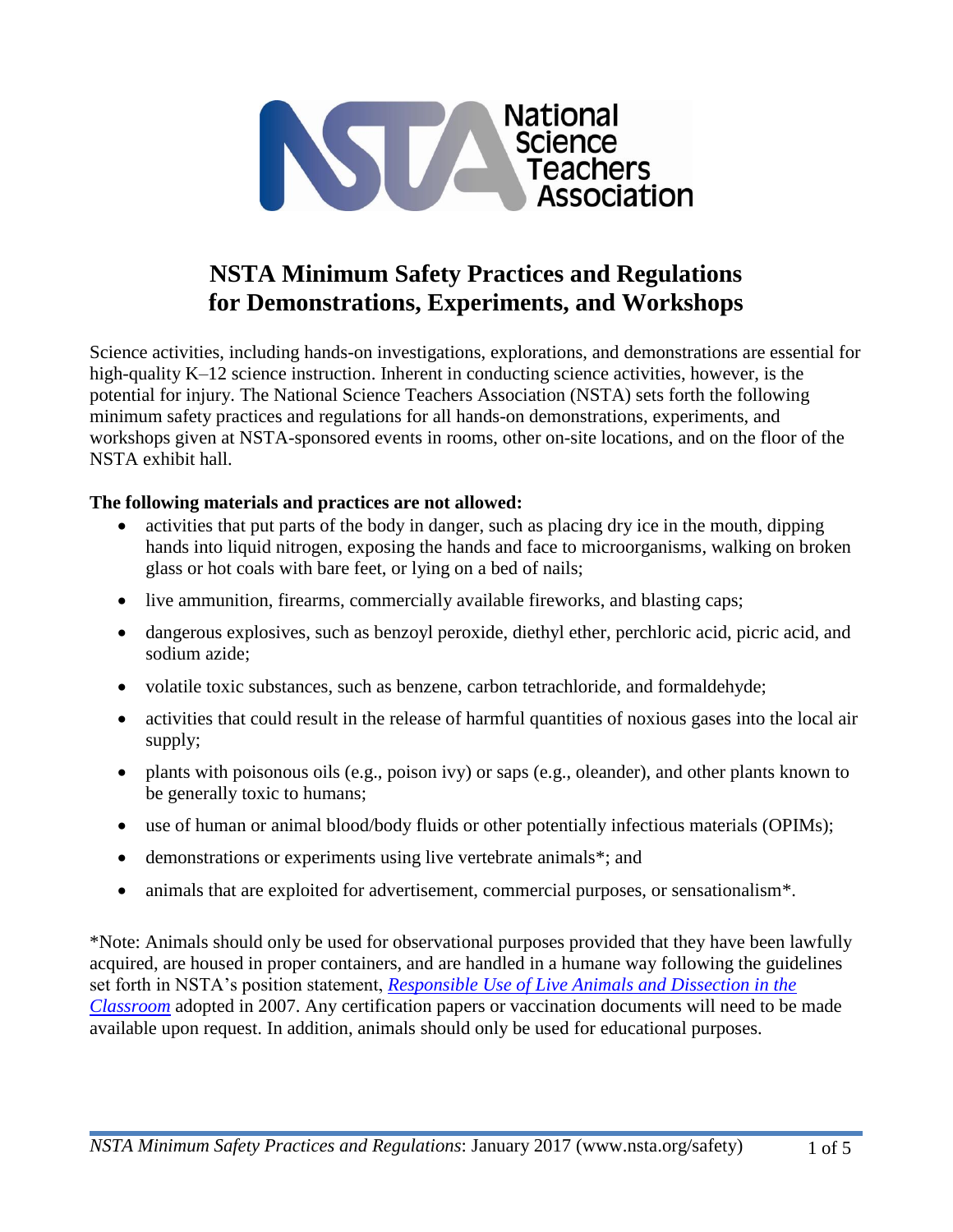## **Please adhere to the following professional practices for all hands-on demonstrations, experiments, and workshops:**

**DO** emphasize and demonstrate appropriate safety precautions throughout the presentation or workshop.

**DO** comply with all local fire and safety rules and regulations.

**DO** wear appropriate personal protective equipment (i.e., eye protection, apron, ear protection, and similar protective gear) for all chemical demonstrations or when appropriate for other demonstrations.

- Safety glasses with side shields (ANSI/ISEA Z87.1 compliant) are to be used when dealing with solids (e.g., projectiles and glassware).
- Indirectly vented chemical splash goggles (ANSI/ISEA Z87.1 compliant) are to be used when dealing with hazardous liquids (e.g., acids, bases, alcohols).
- Splash goggles (ANSI/ISEA Z87.1 compliant) can also be used in lieu of safety glasses with solids.

**DO** provide a gravity-fed eyewash unit or other type of effective emergency eyewash device when hazardous chemicals are used. If in the exhibit hall, **DO** know the location of portable gravity-fed eyewash stations in case of a hazardous chemical splash incident.

**DO** provide personal protective equipment such as eye protection, aprons, and safety equipment for participants who will be handling chemicals or hazardous substances or working with flames. Appropriate personal protective equipment must also be provided for audience members who are considered in the "danger zone" that would result from a splash or other means of contact.

**DO** arrange for proper shielding and protection for demonstrations that involve radioactive powders, liquids, or solutions. Only low-level radioactive sources should be used. **DO** check all state requirements regarding the amounts and kinds of allowable radioactive isotopes.

**DO** provide fire suppression equipment (such as fire extinguishers) with up-to-date inspection tags if flames or flammable materials are used. Presenter is required to provide up-to-date extinguisher training certificate prior to workshop safety compliance approval.

**DO** use a safety barrier when physical, biological, and chemical hazards exist. For example, provide a machine guard when motor-driven discs are revolved at moderate or high speeds and move participants to a safer distance from the rotating disc.

**DO** provide appropriate non-latex gloves and shields when working with hazardous chemicals and biohazards, cryogenic materials, hot materials, radioactive substances, vacuums, or electromagnetic radiation, and when presenting animals for observation.

**DO** review emergency evacuation information with attendees at the beginning of the presentation/demonstration/activity and maintain a clear egress during the demonstration or workshop.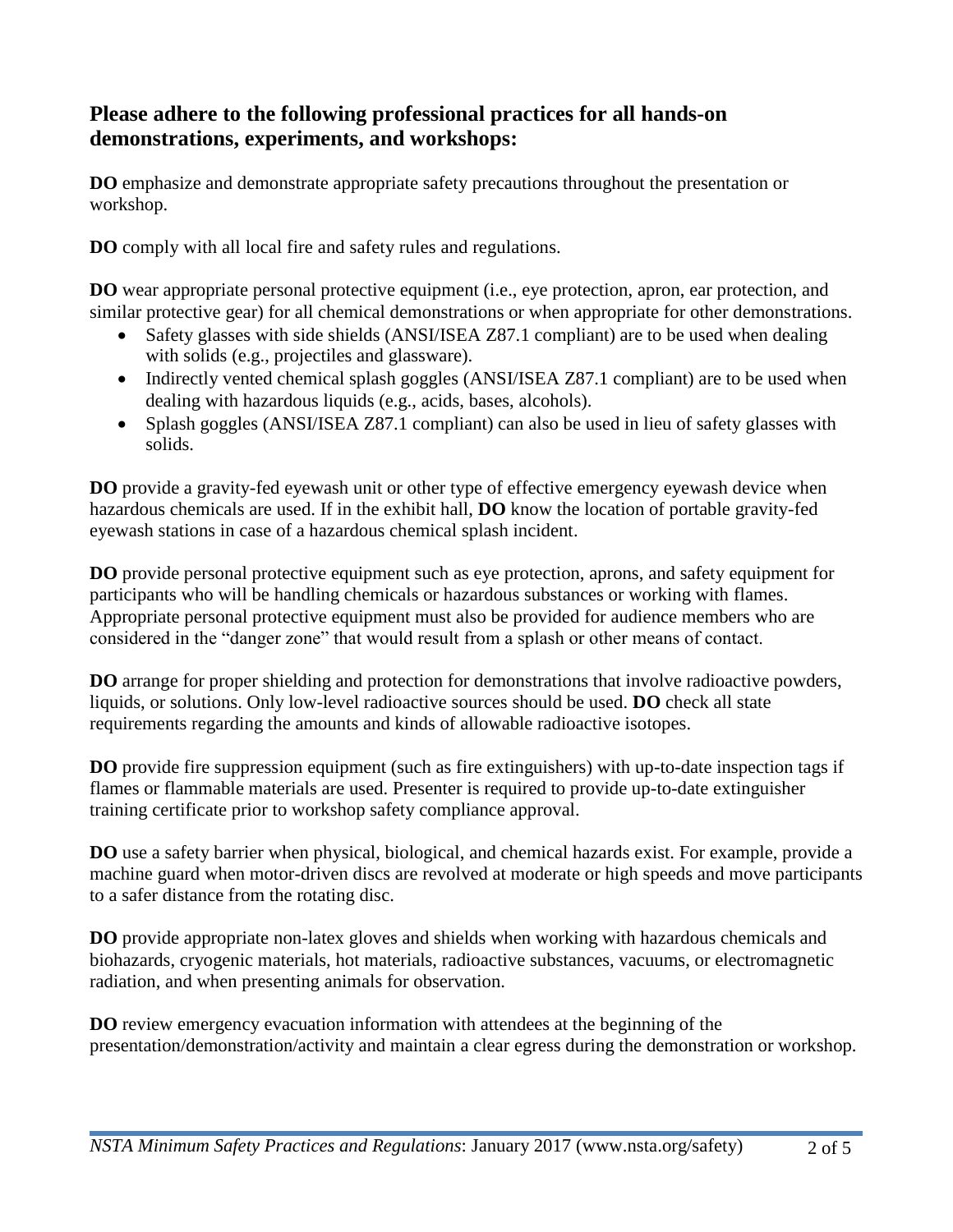**DO** use only Ground Fault Interrupter (GFI) or Ground Fault Circuit Interrupter (GFCI) protected electrical receptacles when working with liquids or other potential electrical hazards to prevent accidental shock.

**DO** distribute handouts that will give participants detailed instructions about the procedure, safety precautions, hazards, and disposal for each demonstration and workshop.

**DO** recruit assistants for demonstrations and provide them with proper instructions beforehand.

**DO** ask participants and audience members to cover their ears when a loud controlled explosion is anticipated, and alert them at the beginning of the program about the presence or production of allergenic materials, such as chemical emissions, strobe lights, microwaves, "theater" smoke, lycopodium powder, or live animals.

**DO** follow proper procedures for working with pressurized gases and when heating all forms of matter.

**DO** provide service dogs that are present with similar personal protective equipment, appropriate to their size and proximity to the ground. Lasers and similar electromagnetic radiation sources should not be directed downward toward a service dog.

**DO** confer with owners of service animals to make them aware of what will take place during a demonstration so that the animal can be protected and both the presenter and participant will know what to expect from the animal.

**DO NOT** direct lasers into eyes of an observer or from a reflected surface into the eye.

**DO NOT** taste or encourage participants to taste any non-food substances.

**DO NOT** dump or dispose of any hazardous liquid, solid, organic, or recyclable waste in building facilities that contain programming for NSTA conferences and meetings (restrooms, sinks, toilets, water fountains, etc.)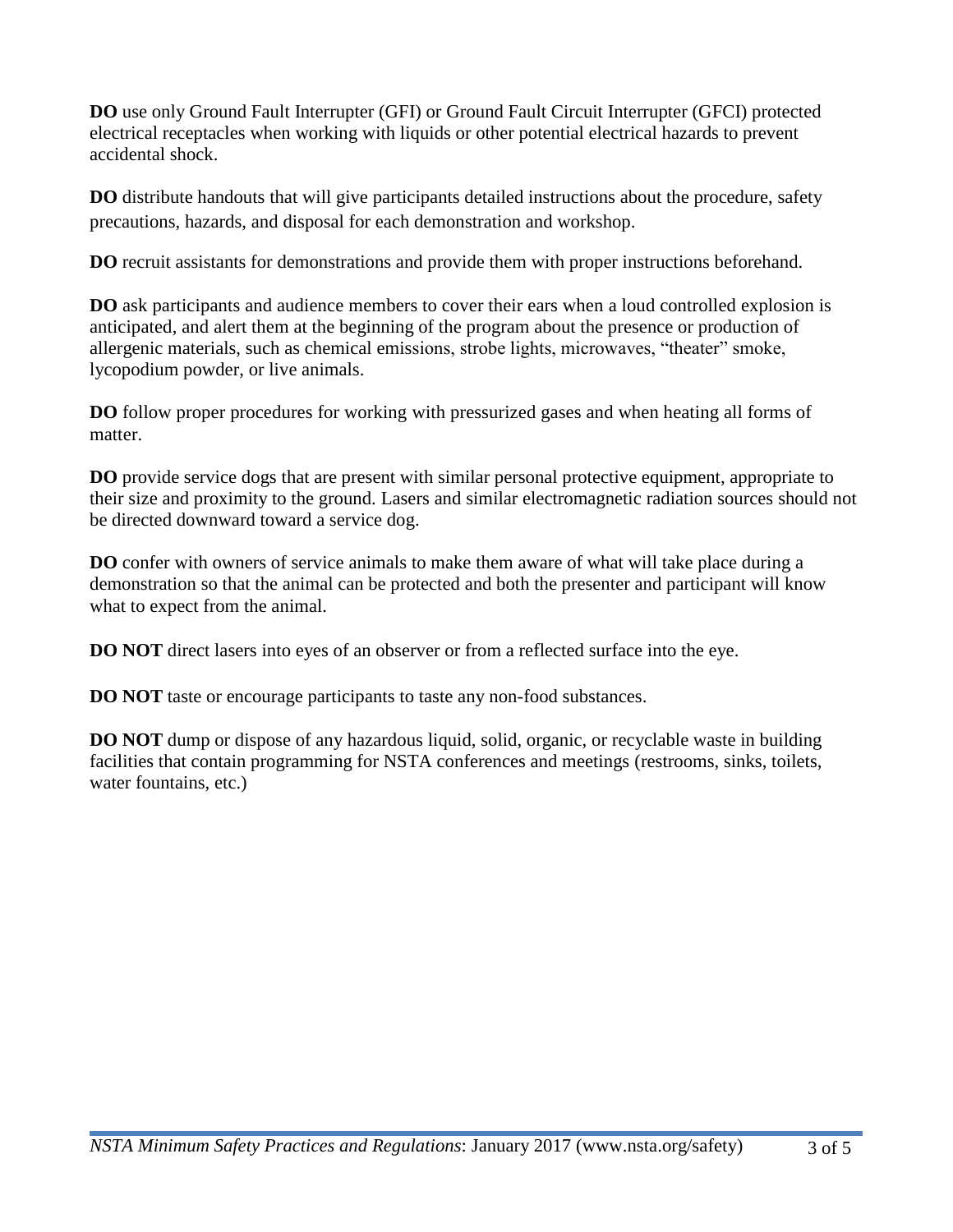## **NSTA Provides the Following Professional Practices to Help You Prepare for Your Hands-on Demonstration, Experiment or Workshop:**

**DO** practice all procedures prior to presenting them to an audience or having participants try them.

**DO** conduct a safety assessment involving a hazards analysis, risks assessment, and appropriate safety actions. This includes researching and understanding the properties, chemical reactions, and dangers involved in all demonstrations and reviewing Safety Data Sheets (SDS) for ALL chemicals prior to using them. Plan to use correct handling and disposal procedures for all chemicals and biohazards used.

**DO** make arrangements to have a fire extinguisher available whenever the slightest possibility of fire exists. Safety codes require training for use of portable fire extinguishers. Certificate of extinguisher training should be provided as part of the safety compliance approval.

**DO** secure sanitized personal protective equipment (i.e., eye protection, hand protection, apron, ear protection, and similar protective gear) for all presenters and participants when a demonstration involves the use of biological, chemical, or physical hazards. Personal protective equipment should be worn by participants and presenters during the set-up of the activity, hands-on demonstration or experiment, and take down of the activity.

**DO** prepare handouts for demonstrations that give participants detailed instructions about the procedures, safety precautions, hazards, and disposal methods. Safety Data Sheets for chemicals and biohazards should be made available upon request at all times at the site.

**DO** ensure that prudent safety practices are shown in all photographs, slides, and videotapes. Do not remove goggles and other personal protective equipment for aesthetic considerations.

**DO** limit quantities of hazardous materials to the quantity required for the demonstration or experiment, and only those quantities that can be adequately handled by the available ventilation system.

**DO** make arrangements to provide your own fume hood if using nitrogen dioxide, sulfur dioxide, or hydrogen sulfide.

**DO** inspect glassware and equipment to ensure it is not broken or damaged. If glassware is to be heated, Pyrex<sup>TM</sup> or similar product should be used. Properly dispose of broken glassware.

**DO** thoroughly check motor-driven discs that will be revolved at moderate or high speeds. Make sure the disc is sturdy, that it contains no parts that may come free, and that the safety nut is securely fastened.

**DO** make arrangements to use a safety shield and/or eye protection for all individuals in the room for demonstrations that launch projectiles or if there is the slightest possibility of an unsafe explosion.

**DO** ensure that any lasers used are helium-neon lasers with a maximum output power rating not exceeding 1.0 milliwatts.